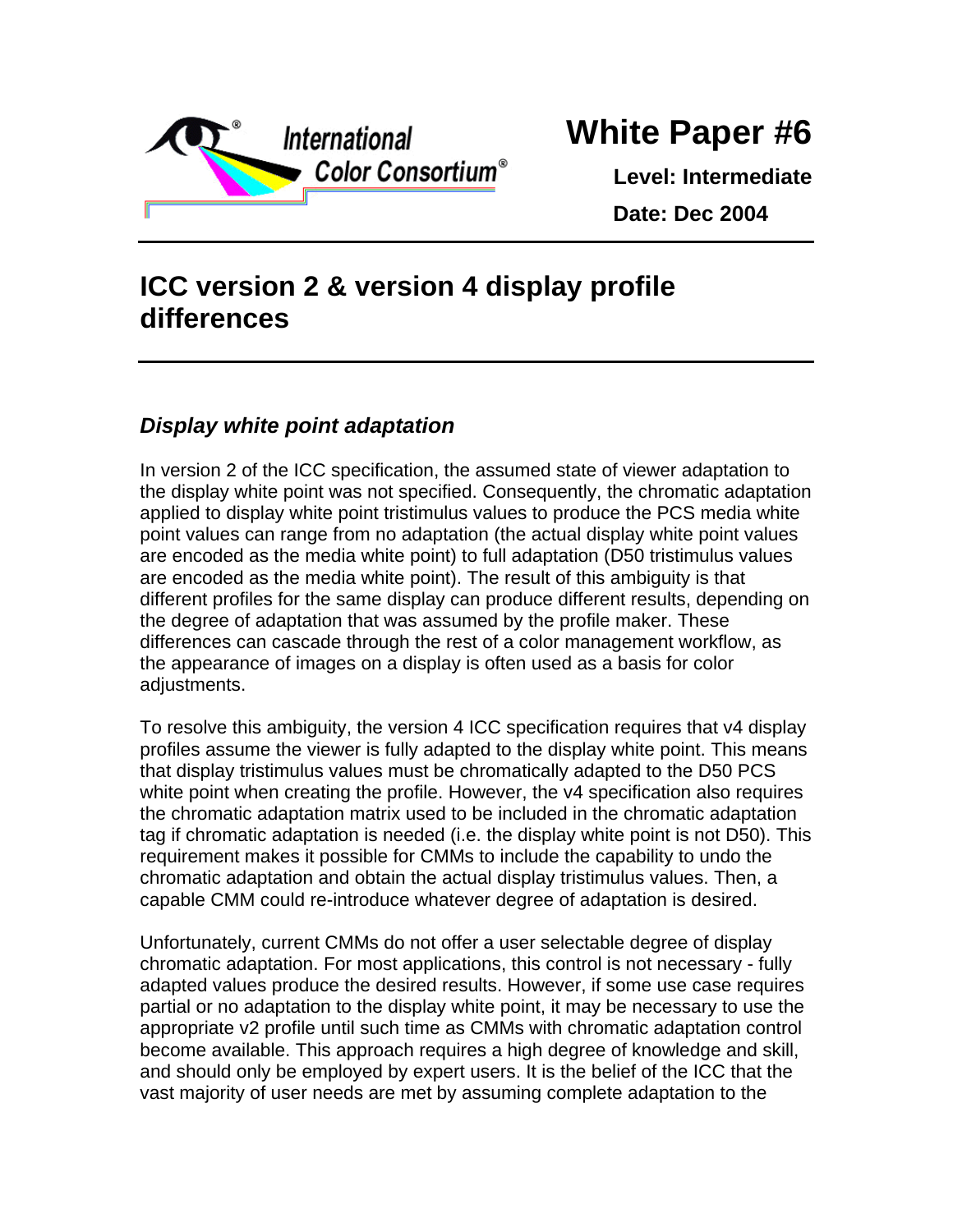display white point, which is why this assumption was selected to remove the ambiguity.

Also, it appears that some users utilised profiles that assume no viewer adaptation to the display to modify the white point of the display without adjustment of the hardware. When using the relative colorimetric rendering intent the display of the media white point of the source profile would be the white point set by the display hardware, whilst with the absolute colorimetric rendering intent the measured white point of an image seen on the display would be that of media white point of the source profile - typically similar to D50. With v4 profiles there will be no such differences and so the only differences when the absolute or relative colorimetric rendering is used is the difference between the media white of the source profile and D50 itself.

Questions have been raised by some users as to how they can now obtain a white with the chromaticity of D50 on their display. If full adaptation is assumed to occur it should only be necessary to provide D50 on a display when direct comparisons are made to hard copy and full adaptation to the display is not possible. In such a situation users are recommended to follow the guidance of ISO 12646 and directly set the hardware to provide this chromaticity. Otherwise they are recommended to follow the guidance of ISO 3446 and set the hardware to provide the chromaticity of D65. However, if there are users who require D50 chromaticity, without re-setting their hardware, their colour management vendors should be encouraged to use the chromatic adaptation tag to provide this functionality in the CMM.

## *Rendering intents*

ICC version 2 display profiles typically contain only one rendering intent, and this rendering intent is typically a mixture of perceptual and colorimetric rendering. For example, most display profiles assume a display black point luminance of zero (no light whatsoever), and scale the measured display transfer function accordingly, but then otherwise encode display colorimetry in the profile. This approach results from two v2 characteristics: the perceptual intent black point is assumed to be scaled to zero, and there is no defined perceptual intent reference medium.

The problems with the above approach are:

• Since real displays will not have a black point of zero, the display profile is not an accurate colorimetric profile. Furthermore, the scaling of the display black point will affect the encoded colorimetry of all the display colors except the display white point (even the display white point can be affected slightly by veiling glare).